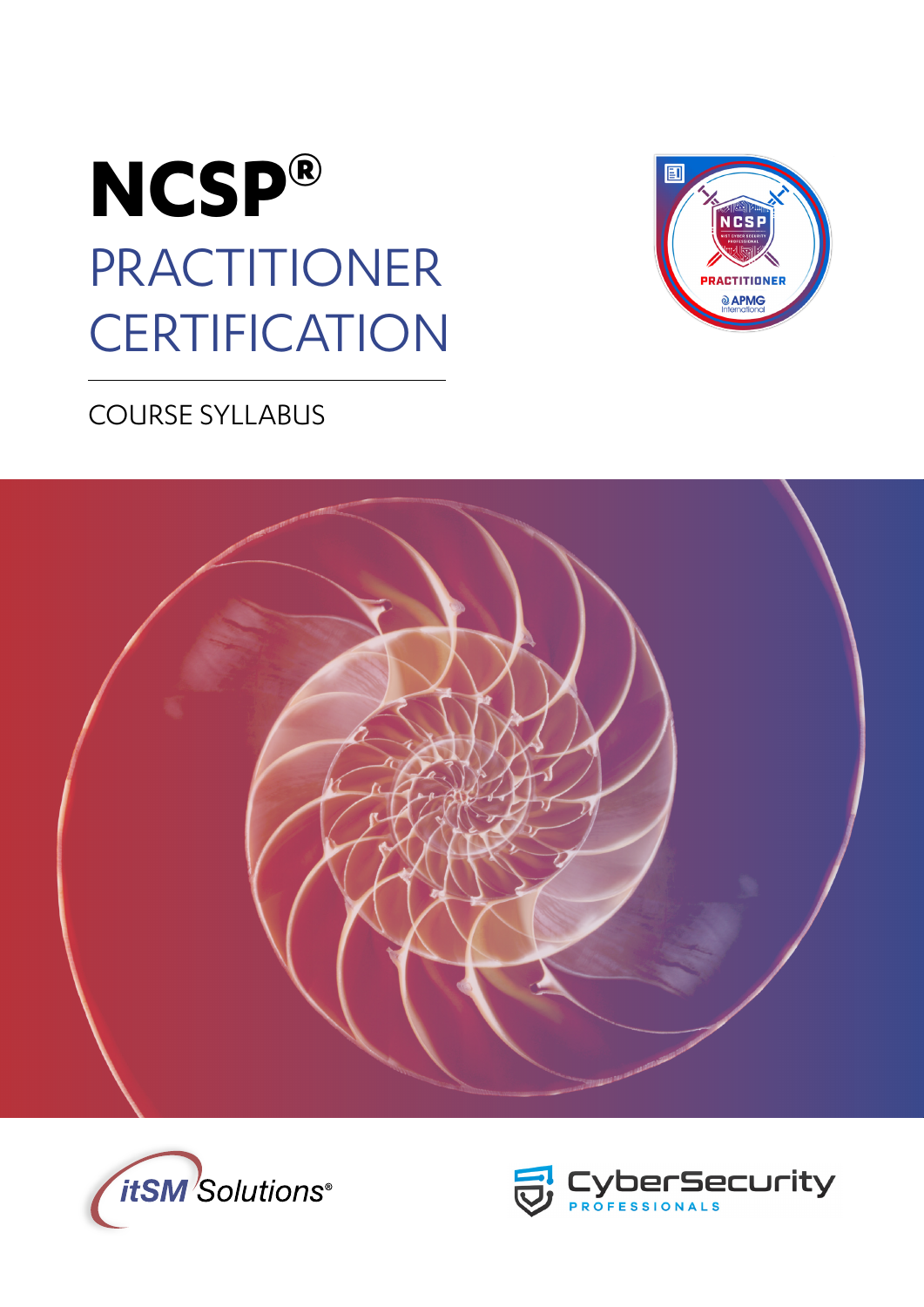# **Introduction**

The purpose of this document is to provide the learning outcomes for the course and the assessment criteria. It also provides an overview of the examination design in terms of the types of questions asked. The BL 1 & 2 and 3 & 4 (for Bloom's Taxonomy 1 & 2 and 3 & 4) provides the number of questions that will appear on the exam.

# **Syllabus:**

| Learning<br><b>Outcome</b> | Chapter                       | <b>Learning Outcome</b>                                                                                                            | <b>Marks</b>    | <b>Blooms</b><br>$1$ and $2$ | <b>Blooms</b><br>$3$ and $4$ |
|----------------------------|-------------------------------|------------------------------------------------------------------------------------------------------------------------------------|-----------------|------------------------------|------------------------------|
| 1.0                        | <b>Digital Transformation</b> | <b>Explores what the Practitioner needs to</b><br>know about the relationship between digital<br>transformation and cybersecurity. | 3               | 3                            | $\Omega$                     |
| 1.1                        |                               | Explain how to determine the impact of<br>cybersecurity on DX.                                                                     |                 |                              |                              |
| 1.2                        |                               | Explain the relationships between culture and<br>digital transformation from the perspective of a<br>practitioner.                 |                 |                              |                              |
| 1.3                        |                               | Explain the delivery of value to stakeholders in a<br>DX & cybersecurity environment.                                              |                 |                              |                              |
| 1.4                        |                               | Illustrate the interdependent relationship<br>between cybersecurity and DX.                                                        |                 |                              |                              |
| 2.0                        | <b>Threat Landscape</b>       | The Practitioner needs to understand what<br>threat actors do and their capabilities.                                              | 8               | $\overline{4}$               | $\overline{4}$               |
| 2.1                        |                               | Compare the evolving attack type impact to the<br>threat environment.                                                              |                 |                              |                              |
| 2.2                        |                               | Apply knowledge about the threat landscape to<br>maintain a readiness to respond.                                                  |                 |                              |                              |
| 2.3                        |                               | Develop a risk profile based on business impact<br>analysis                                                                        |                 |                              |                              |
| 2.4                        |                               | Establish the relationship between awareness<br>and training in the continual improvement of<br>cybersecurity posture.             |                 |                              |                              |
| 2.5                        |                               | Develop and treat training & awareness as a<br>critical aspect of deterrence                                                       |                 |                              |                              |
| 2.6                        |                               | Use knowledge about the threat landscape as a<br>predicate to the adoption and adaptation of your<br>cybersecurity posture.        |                 |                              |                              |
| 3.0                        | <b>The Controls</b>           | This chapter provides a sample set of controls<br>based on an informative reference.                                               | 10 <sup>2</sup> | 6                            | $\overline{4}$               |
| 3.1                        |                               | Understand the purpose goals & objectives for<br>each control.                                                                     |                 |                              |                              |
| 3.1a                       |                               | Characterize & explain the informative reference<br>controls                                                                       |                 |                              |                              |
| 3.2                        |                               | Discover how to apply the controls in an<br>organizational context.                                                                |                 |                              |                              |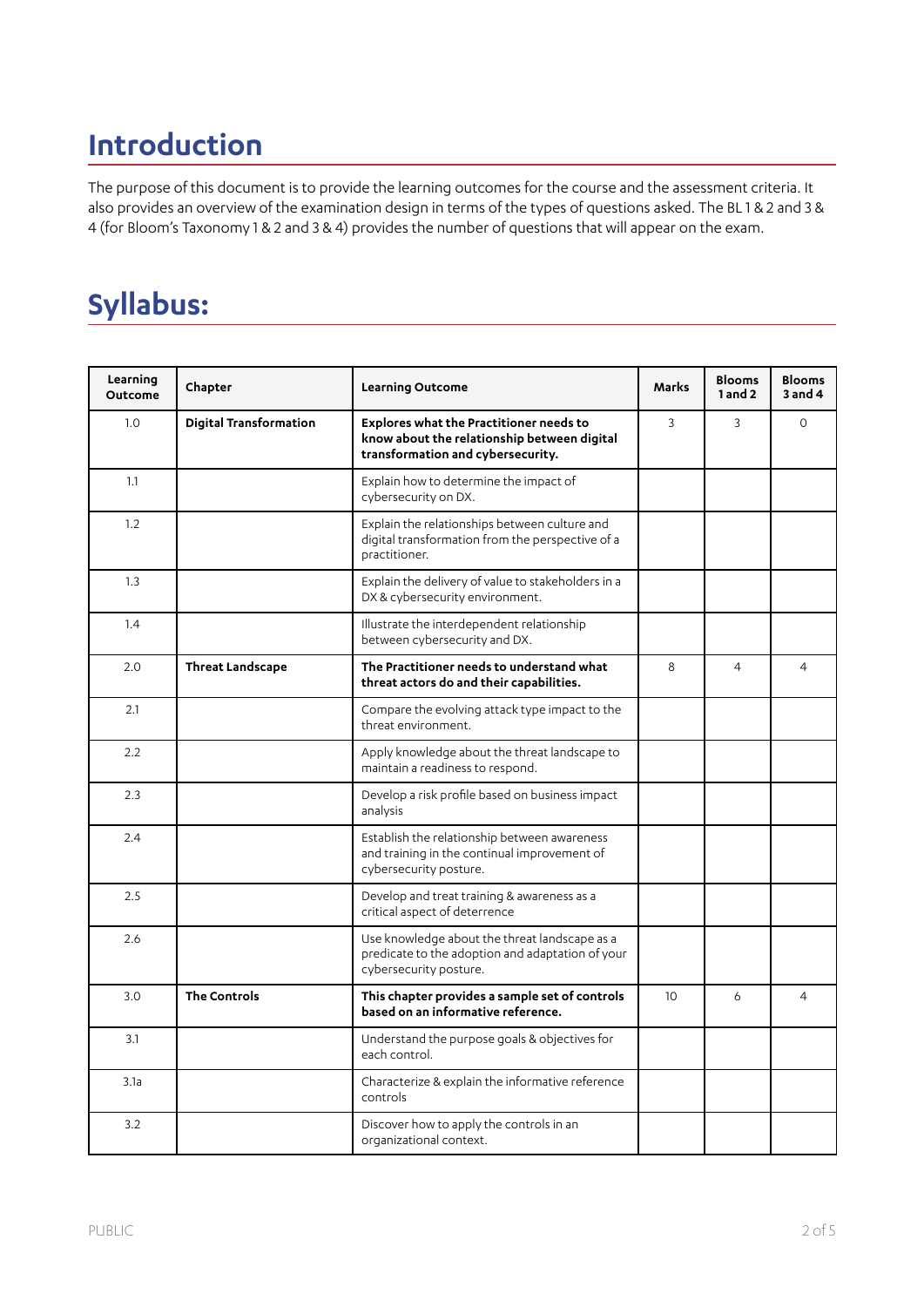| Learning<br><b>Outcome</b> | Chapter                                                     | Learning Outcome                                                                                                             | Marks           | <b>Blooms</b><br>1 and 2 | <b>Blooms</b><br>$3$ and $4$ |
|----------------------------|-------------------------------------------------------------|------------------------------------------------------------------------------------------------------------------------------|-----------------|--------------------------|------------------------------|
| 4.0                        | <b>Adopt &amp; Adapt</b>                                    | Adopt is a decision about governance; adapt<br>is the set of management decisions that result<br>from the decision to adopt. | 10 <sup>°</sup> | 3                        | $\overline{7}$               |
| 4.1                        |                                                             | Distinguish Adopt, Adapt, Management &<br>Governance.                                                                        |                 |                          |                              |
| 4.2                        |                                                             | Develop an approach to adoption & adaptation.                                                                                |                 |                          |                              |
| 4.3                        |                                                             | Distinguish & demonstrate the impact<br>of organizational culture on developing<br>cybersecurity as a capability.            |                 |                          |                              |
| 4.4                        |                                                             | Develop an assessment approach to define<br>current state.                                                                   |                 |                          |                              |
| 5.0                        | <b>Adaptive Way of Working</b>                              | Threat actors are agile and highly adaptive.<br>The cybersecurity Practitioner must develop<br>the same capabilities         | 10              | 3                        | $\overline{7}$               |
| 5.1                        |                                                             | Break down what constitutes an adaptive<br>approach.                                                                         |                 |                          |                              |
| 5.2                        |                                                             | Characterize & apply the need for cross-<br>functional terms                                                                 |                 |                          |                              |
| 5.3                        |                                                             | Recognize and prioritize the first steps (get<br>started)                                                                    |                 |                          |                              |
| 5.4                        |                                                             | Demonstrate & establish cybersecurity phases                                                                                 |                 |                          |                              |
| 5.5                        |                                                             | Break down the impact of the flows.                                                                                          |                 |                          |                              |
| 6.0                        | <b>Rapid Adoption &amp; Rapid</b><br>Adaptation FastTrack ™ | FastTrack™ is an approach to allow<br>organizations to learn to adapt to an evolving<br>threat landscape rapidly.            | 12              | 3                        | 9                            |
| 6.1                        |                                                             | Approach                                                                                                                     |                 |                          |                              |
| 6.1a                       |                                                             | Establish what it takes to adopt CS.                                                                                         |                 |                          |                              |
| 6.1 <sub>b</sub>           |                                                             | Determine how that impacts management<br>adaptation of CS.                                                                   |                 |                          |                              |
| 6.1c                       |                                                             | Determine how that impacts capability to assess.                                                                             |                 |                          |                              |
| 6.2                        |                                                             | CS Capability                                                                                                                |                 |                          |                              |
| 6.2 <sub>b</sub>           |                                                             | Determine the gap between existing & needed<br>capabilities                                                                  |                 |                          |                              |
| 6.2c                       |                                                             | Establish what must be developed                                                                                             |                 |                          |                              |
| 6.3                        |                                                             | Develop appropriate risk management profile                                                                                  |                 |                          |                              |
| 6.4                        |                                                             | Discover how cybersecurity impacts people,<br>practice & technology impacts organization                                     |                 |                          |                              |
| 6.5                        |                                                             | Differentiate CIS implementation groups                                                                                      |                 |                          |                              |
| 6.6                        |                                                             | Develop appropriate phase approaches                                                                                         |                 |                          |                              |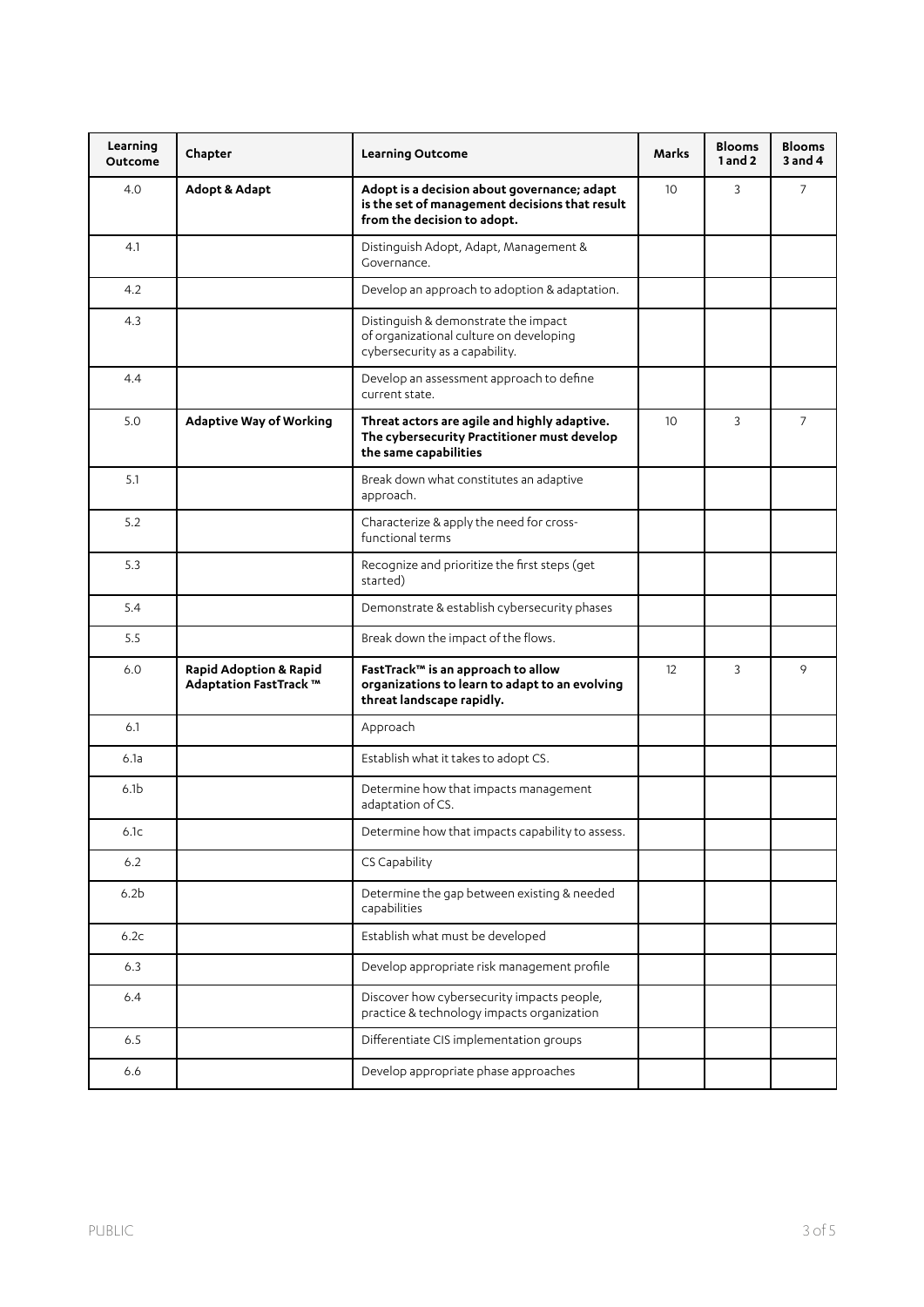| Learning<br>Outcome | Chapter              | <b>Learning Outcome</b>                                                                                                                         | <b>Marks</b> | <b>Blooms</b><br>1 and 2 | <b>Blooms</b><br>$3$ and $4$ |
|---------------------|----------------------|-------------------------------------------------------------------------------------------------------------------------------------------------|--------------|--------------------------|------------------------------|
| 7.0                 | <b>CIIS Practice</b> | Cybersecurity is an ongoing game of cat and<br>mouse. Organizations must learn how to<br>inculcate cybersecurity improvement into<br>their DNA. | 12           | 3                        | 9                            |
| 7.1                 |                      | Break down & develop mechanisms for ongoing<br>cybersecurity improvement that includes<br>developing a learning organization.                   |              |                          |                              |
| 7.2                 |                      | Illustrate an improvement plan based on the NIST<br>7-Step Approach.                                                                            |              |                          |                              |
| 7.3                 |                      | Illustrate an improvement plan based on the<br>Improvement GPS.                                                                                 |              |                          |                              |
| 7.4                 |                      | Demonstrate understanding of Cybersecurity<br>Maturity Model Certification                                                                      |              |                          |                              |
| 7.5                 |                      | Break down the balancing loop & how it fits into<br>the escalation archetype.                                                                   |              |                          |                              |
| 7.6                 |                      | Use the Fast Track™ (improvement &<br>implementation) cycles.                                                                                   |              |                          |                              |

# **Examination Design and Administration**

#### **Duration:**

120 minutes

## **Number of questions:**

65

### **Level of knowledge:**

Bloom's level:

- 3 Analysis
- 4 -- Application

#### **Delivery:**

Paper-based, proctored classroom

Online, proctored

Recommended pre-requisites: NIST Cyber Security Professional (NCSP®) Foundation

#### **Format:**

This is a closed book exam with sixty-five (65) multiple-choice questions with a single correct

answer from 4-choices (A, B, C, D).

Questions may appear in any of the following forms (sample, not an exhaustive list).